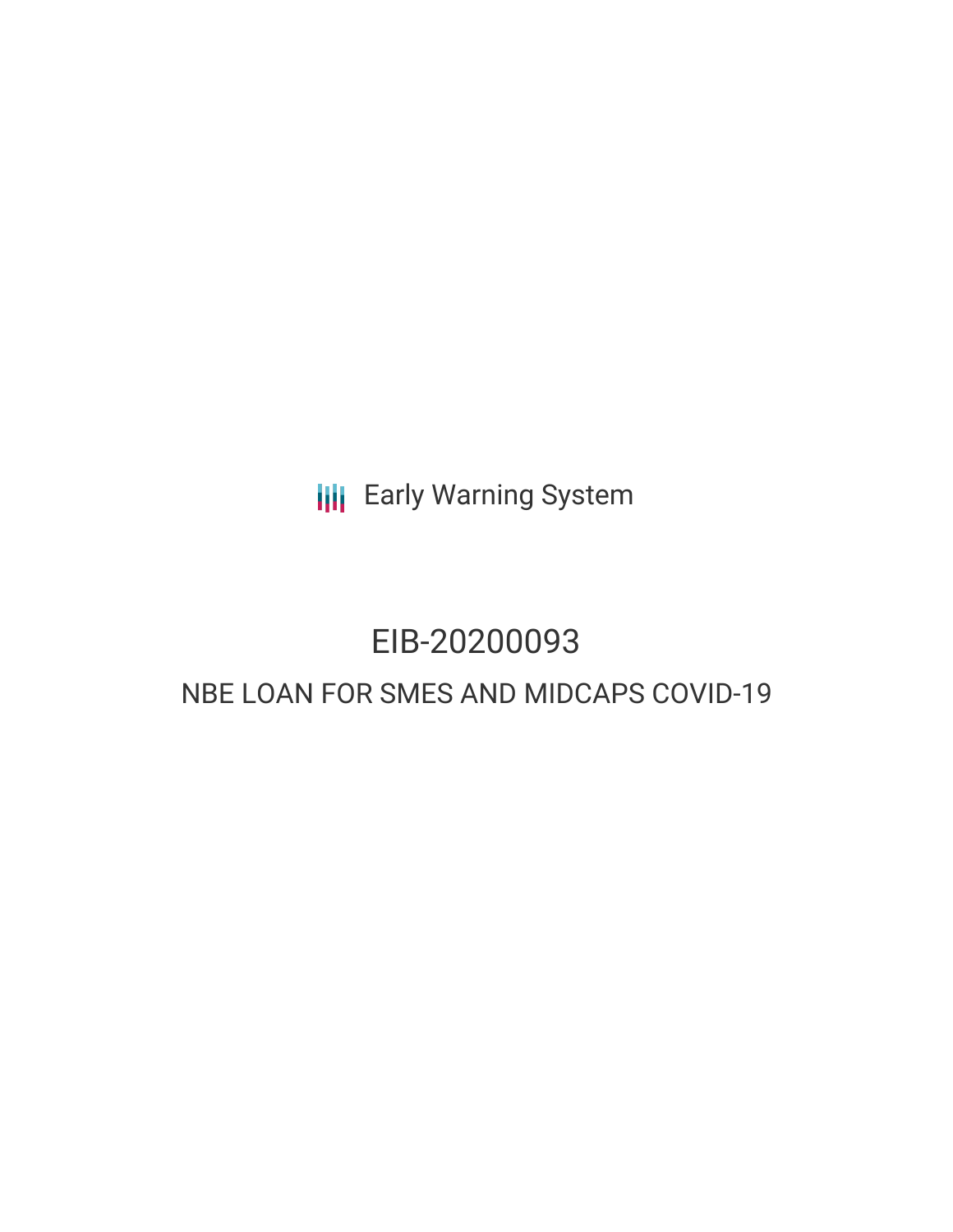

#### **Quick Facts**

| <b>Countries</b>               | Egypt                                |
|--------------------------------|--------------------------------------|
| <b>Financial Institutions</b>  | European Investment Bank (EIB)       |
| <b>Status</b>                  | Approved                             |
| <b>Bank Risk Rating</b>        | U                                    |
| <b>Voting Date</b>             | 2020-09-03                           |
| <b>Borrower</b>                | National Bank of Egypt               |
| <b>Sectors</b>                 | <b>Education and Health, Finance</b> |
| <b>Investment Type(s)</b>      | Loan                                 |
| <b>Investment Amount (USD)</b> | \$872.25 million                     |
| <b>Loan Amount (USD)</b>       | \$872.25 million                     |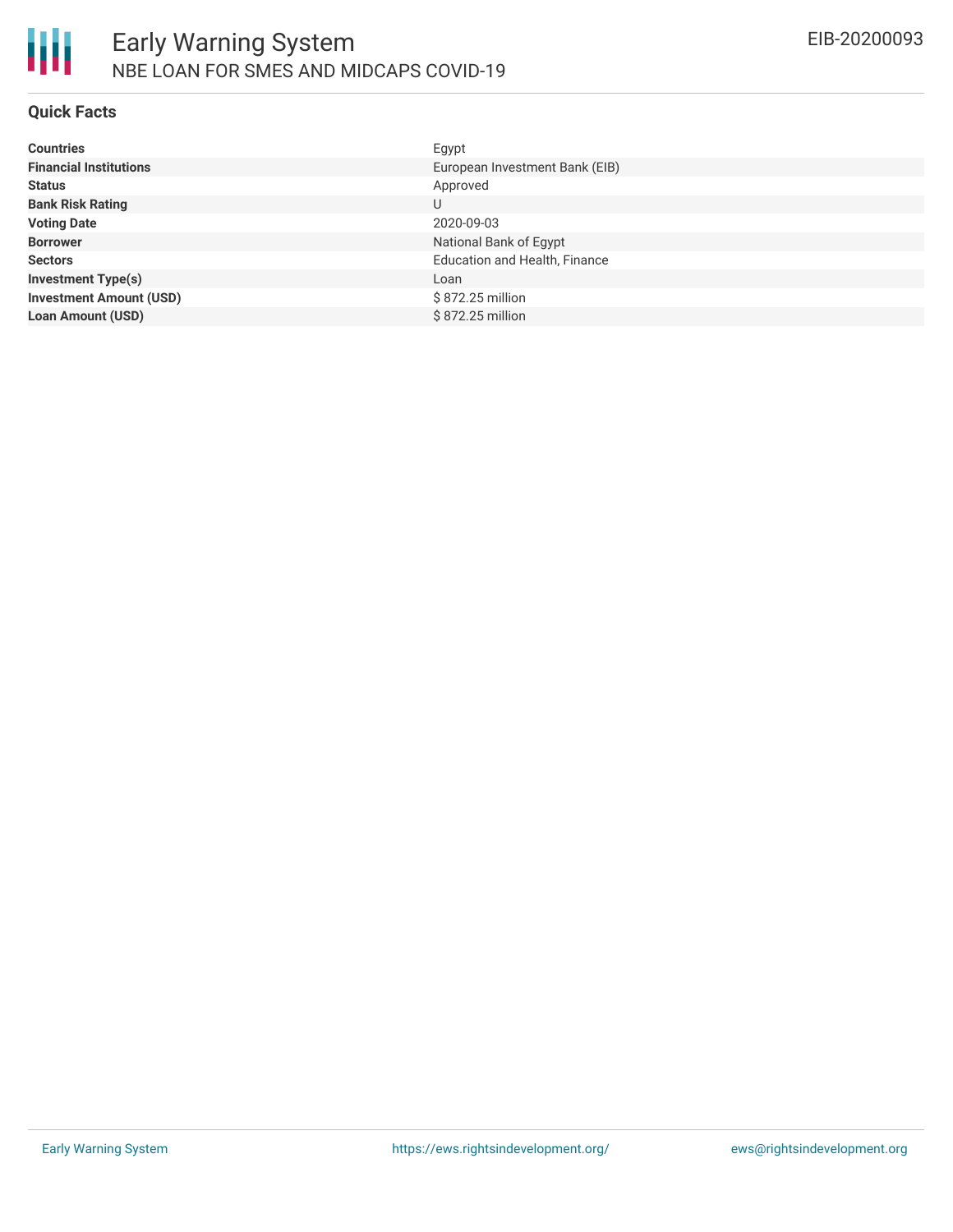

### **Project Description**

According to EIB website, the project will be financing of small/medium projects to be carried out by SMEs and midcaps, including the increased working capital needs in the COVID-19 impact period.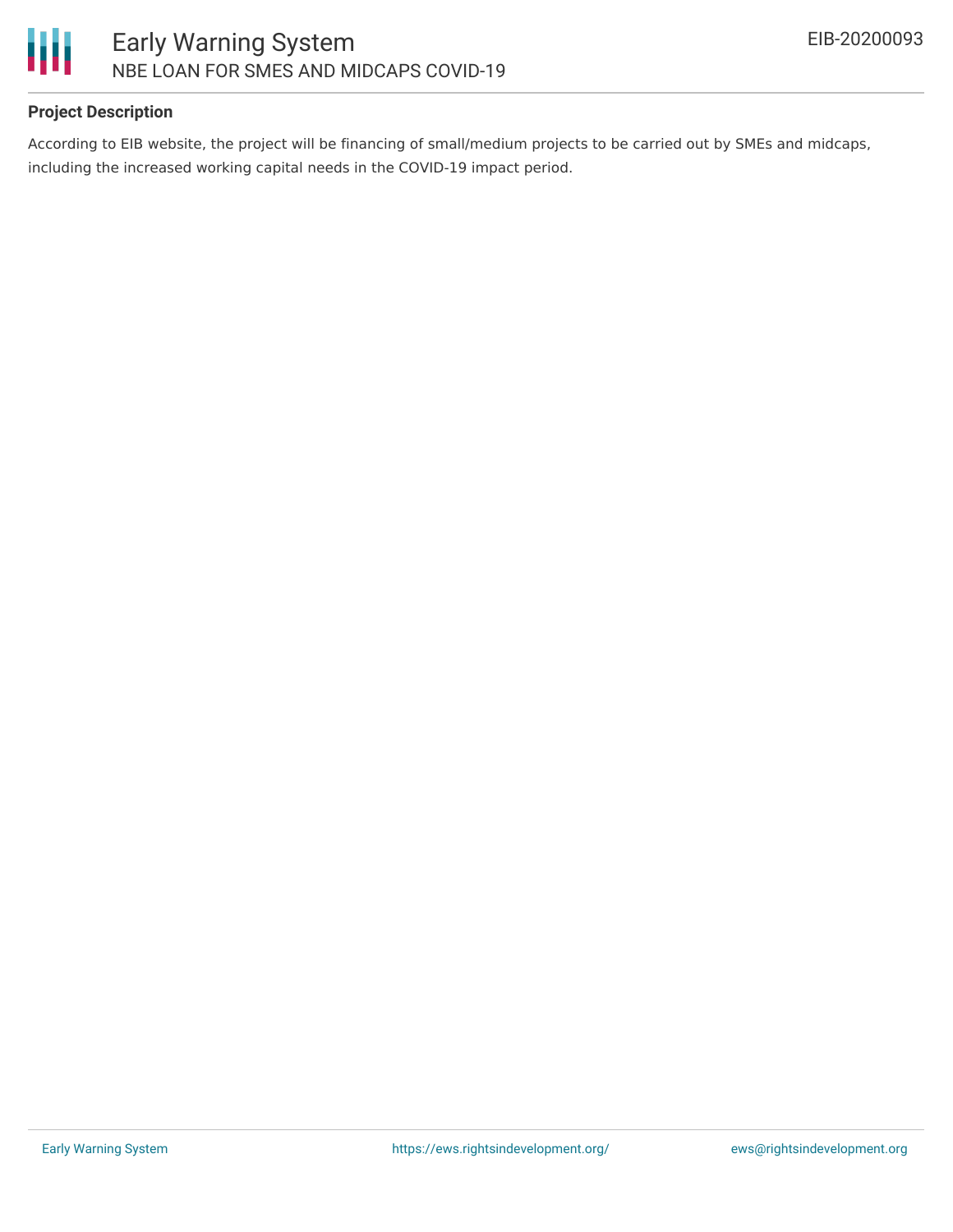#### **Investment Description**

European Investment Bank (EIB)

### **Financial Intermediary**

Financial Intermediary: A commercial bank or financial institution that receives funds from a development bank. A financial intermediary then lends these funds to their clients (private actors) in the form of loans, bonds, guarantees and equity shares. Financial intermediaries include insurance, pension and equity funds. The direct financial relationship is between the development bank and the financial intermediary.

[National](file:///actor/1172/) Bank of Egypt (Financial Intermediary)